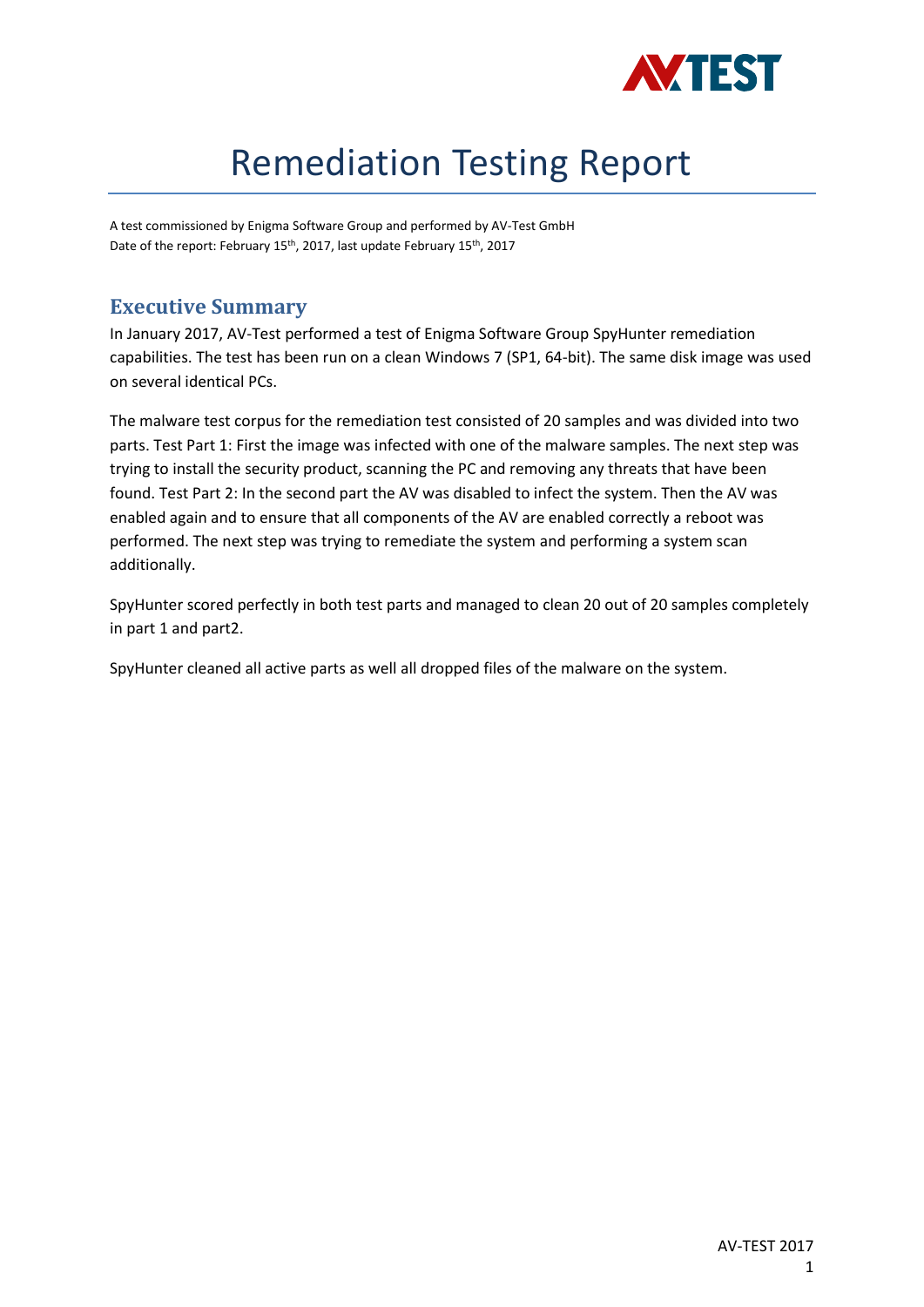

## **Overview**

With the increasing number of threats that is being released and spreading through the Internet these days, the danger of getting infected is increasing as well. A few years back there were new viruses released every few days. This has grown to several thousand new threats per hour.



#### **Figure 1: New samples added per year**

In the year 2000, AV-Test received more than 170,000 new samples, and in 2013, the number of new samples grew to over 80,000,000 new samples. The numbers continue to grow in the year 2016. The growth of these numbers is displayed in Figure 1. AV-TEST currently has over 600 million malware samples in its database.

The volume of new samples that have to be processed by anti-malware vendors in order to protect their customers can create problems. It is not always possible to successfully protect a PC in time. It is possible that a PC can get infected, even if up-to-date anti-malware software is installed because signatures are provided only every few hours, which sometimes may be too late. Infections create financial loss, either because sensitive data is stolen or because the PC cannot be used for productive work anymore until the malware has completely removed from the system.

Therefore remediation techniques become more important to get an infected PC up and running again. In that process it is imperative that the cleaning process is reliable in two ways:

1. The malware and all of its components have to be removed and any malicious system changes have to be reverted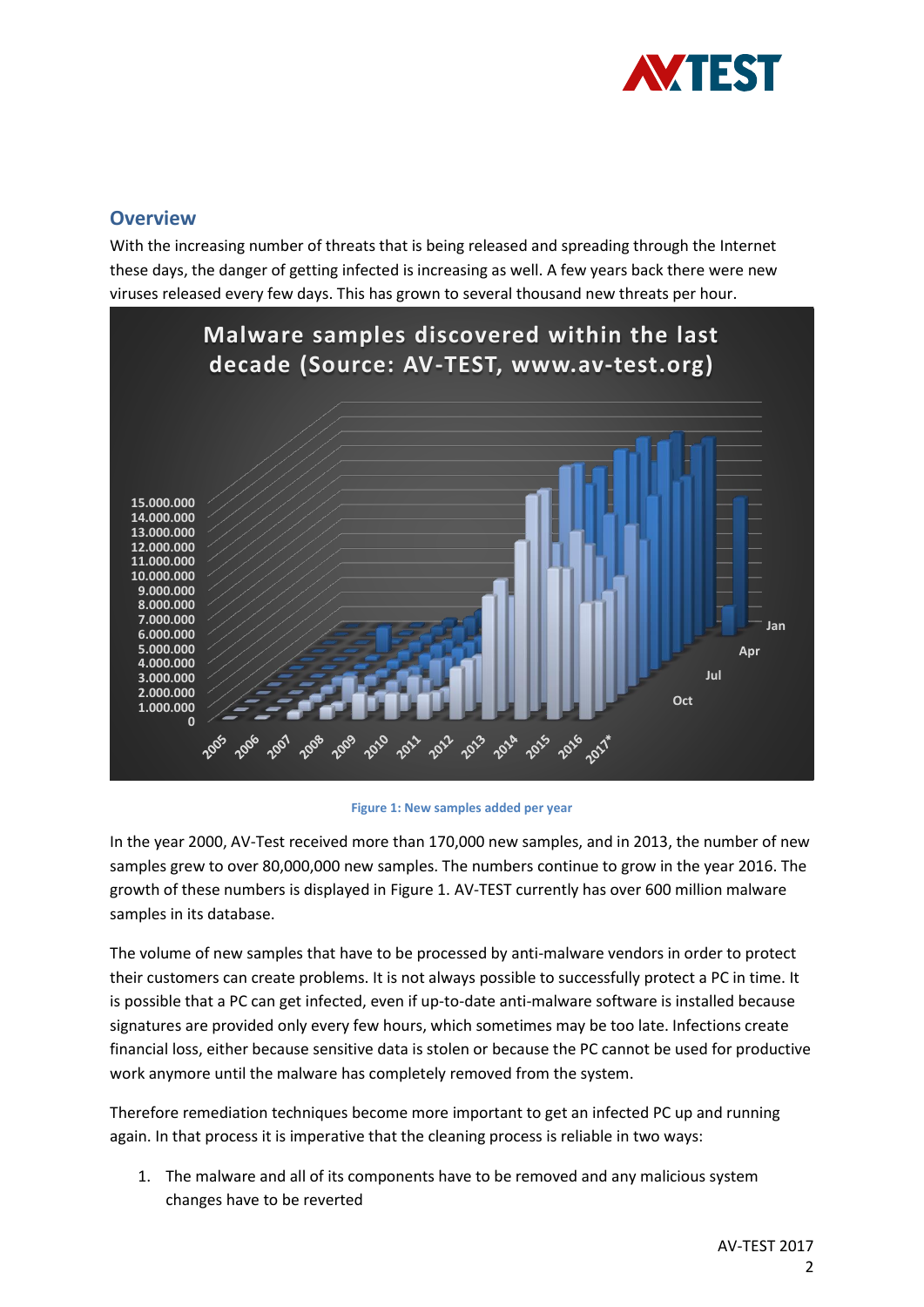

2. No clean applications or the system itself must be harmed by the cleaning process

## **Products Tested**

The testing occurred in Janaury. AV-TEST used the latest releases available at the time of the test of:

• Enigma Software Group SpyHunter

## **Methodology and Scoring**

#### **Platform**

All tests have been performed on identical PCs equipped with the following hardware:

- Intel Xeon Quad-Core X3360 CPU
- 4 GB Ram
- 500 GB HDD (Western Digital)
- Intel Pro/1000 PL (Gigabit Ethernet) NIC

The operating system was Windows 7 (SP1, 64-bit) with only those hotfixes that were part of this version as well as all patches that were available on January 3rd 2017

#### **Testing methodology**

#### **The remediation test has been performed according to the methodology explained below.**

- 1. **Clean system for each sample**. The test systems should be restored to a clean state before being exposed to each malware sample.
- 2. **Physical Machines**. The test systems used should be actual physical machines. No Virtual Machines should be used.
- 3. **Internet Access**. The machines had access to the Internet at all times, in order to use in-thecloud queries if necessary.
- 4. **Product Configuration**. All products and their accompanying remediation tools or bootable recovery tools were run with their default, out-of-the-box configuration.
- 5. **Infect test machine**. Infect native machine with one threat, reboot and make sure that threat is fully running.
- 6. **Sample Families and Payloads**. No two samples should be from the same family or have the same payloads.
- 7. **Remediate using all available product capabilities**.
	- a. Try to install security product in default settings. Follow complete product instructions for removal.
	- b. If a. doesn't work, try *standalone fixtool/rescue tool* solution (if available).
	- c. If b. doesn't work, boot standalone *boot solution* (if available) and use it to remediate.
- 8. **Validate removal**. Manually inspect PC to validate proper removal and artifact presence.
- 9. **Score removal performance**. Score the effectiveness of the tool and the security solution as a whole using the agreed upon scoring system.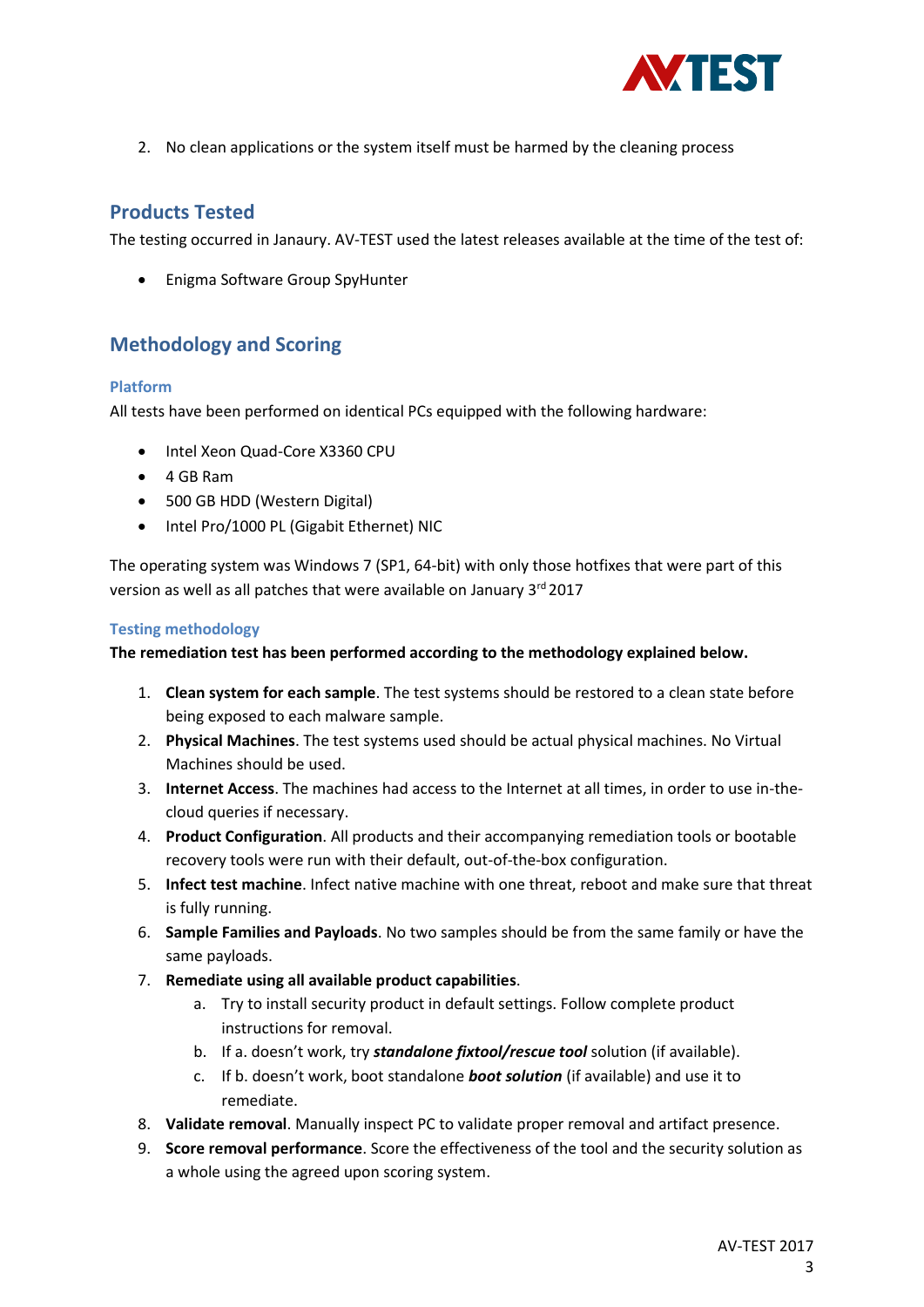

10. **Overly Aggressive Remediation**. The test should also measure how aggressive a product is at remediating. For example some products will completely remove the hosts file or remove an entire directory when it is not necessary to do so for successful remediation. This type of behavior should count against the product.

#### **Efficacy Rating**

For each sample tested, apply points according to the following schedule:

- a. Malware completely removed (3)
- b. Detected and removed, only inactive traces remains (2)
- c. Something detected and partly removed, but malware traces are still active (1)
- d. Not detected, nothing remediated (0)

The scoring should not take into consideration which of the available techniques were needed to remove the malware. All techniques should however, be applied. When a product cleans out the entries in the hosts file that relate to that very product and leave the machine uninfected and the product functional and updateable, it should be given full credit for remediation even if entries for other security vendors remain in the hosts file.

#### **Samples**

The set contained 20 malicious files that were able to infect Windows 7 (SP1, 64-bit).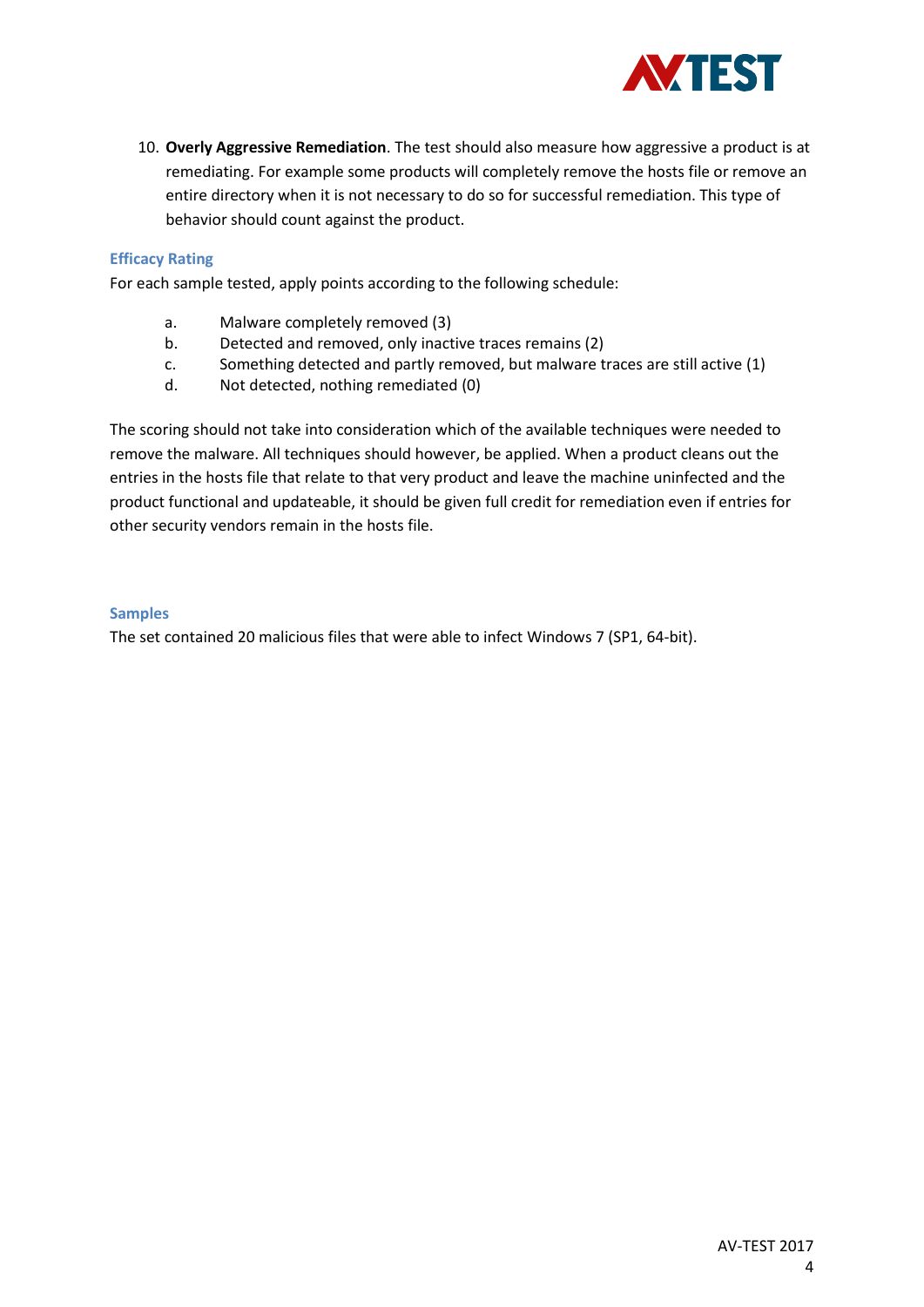

## **Test Results**

Enigma Software Group achieved in the first and second test part a perfect score of 100%. Both can be seen in Figure 2.



The maximum score that could be reached was 120. The overall score of Enigma Software Group was 120 as can be seen in Figure 3. Regarding the cleaning efficiency in the Test Part 1.2 the system was completely cleaned by Spyhunter.

And also on the test part 1.1 Spyhunter scored perfectly and cleaned the infected system completely.